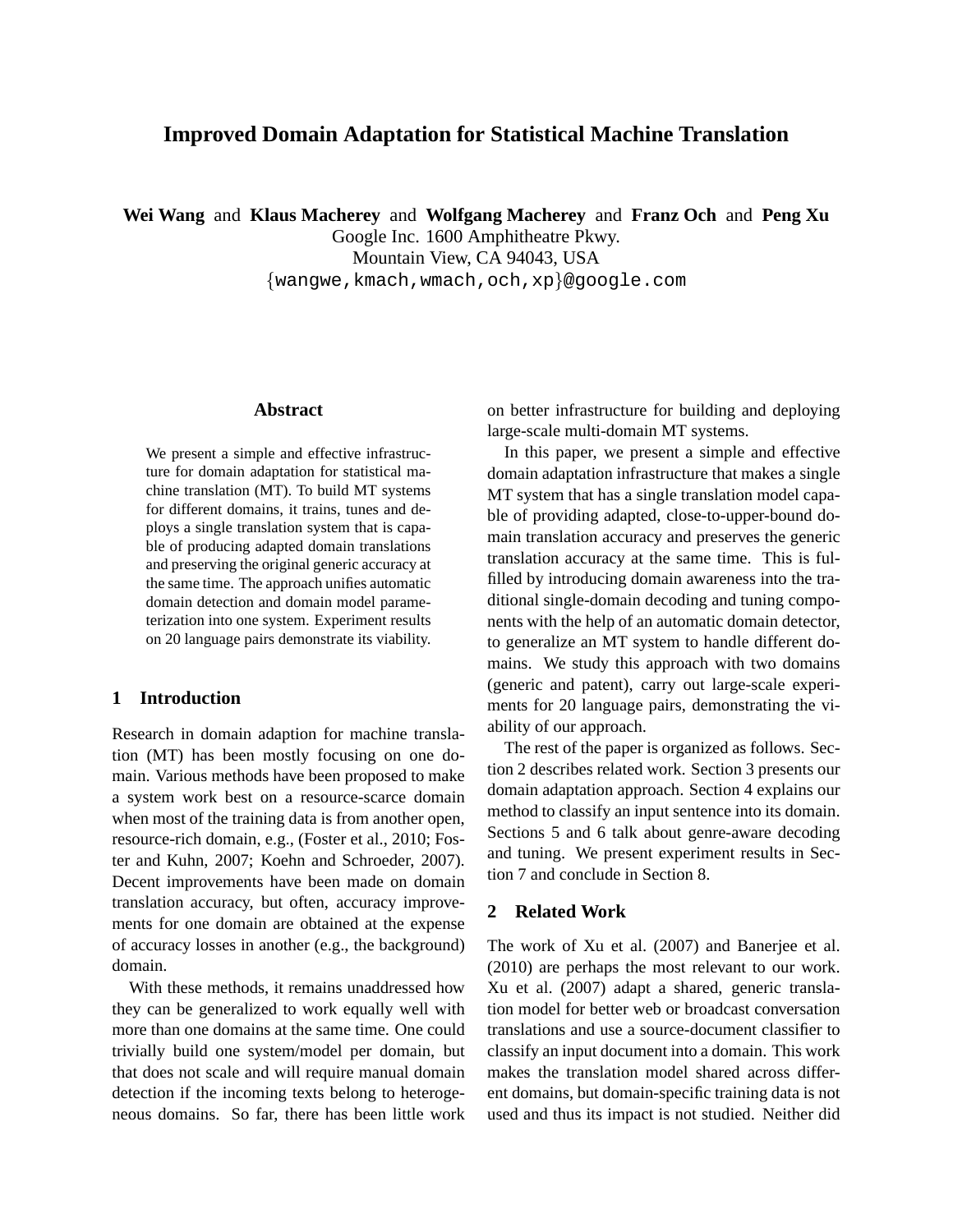they report the generic MT accuracy.

Banerjee et al. (2010) use source-sentence classification to combine two separate domain models, each trained from small amounts of domain-specific data obtained from a single corporate website. The work does not study nor report the impact of generic data on domain translation accuracy.

Both works realize the automatic domain detection with an experimental setup where the classifier works as a "switch" between two independent MT decoding runs, lacking a deeper integration, also making it difficult to introduce genre awareness into other components (e.g., tuning) other than decoding.

Current research along this line does not seem to provide enough evidence that the automatic domain classification idea is practical yet for building largescale MT systems that are optimized for different domains. Neither has it proposed a practical, unified infrastructure. In particular, this idea remains unexamined under the following conditions:

- A wide range of classification error rates.
- Unbalanced classification error rates across different domains.
- Vast amounts of generic data and varying amounts of domain data.
- Different languages.

### **3 Our Approach**

Our approach intends to generalize the standard single-domain MT infrastructure to more than one domains, by making the necessary infrastructure components aware of domains (or genres). The approach is simple but turns out to be effective.

We use a single translation-model parameterization to serve different domains, rather than introducing multiple models, each for one domain. In the model, there are no domain-dependent phrase features at all and thus any phrase and its features can be used in the decoding of sentences of any domain. But during phrase extraction, we do record all the domains where a phrase comes from. We train the translation model on the merged generic and domain-specific bilingual data. Therefore, our translation model has no major difference from the standard, widely-used single-domain translation model,

except for the phrase provenance information we keep for each phrase. Using a single model makes the system scale more easily to many domains: We just need to maintain one model and any future modeling improvement can be immediately available to different domains.

The domain awareness is introduced in decoding and tuning. In decoding, a genre classifier is used to generalize the conventional single-domain decoding to distinguish genres: The genre classifier classifies an input sentence f to a domain  $d(f)$ , using knowledge (e.g., the phrase provenance information we keep for each phrase) solely from the translation model. Contrast to the single-domain decoding that finds the best translation  $\hat{e}$  for  $f$  with formula

$$
\hat{e} = \arg \max_{e} \left( \sum_{i=1}^{I} \lambda_i \cdot h_i(f, e) \right) \tag{1}
$$

where  $h_i$ 's are features and  $\lambda_i$ 's are feature weights, in our generalized decoding, once the decoder retrieves from the translation model a phrase that matches  $f$ , we re-label its features, say  $h_i$ , into  $h_i^{d(f)}$ i with the classified domain label  $d(f)$ . Re-labeling makes feature  $h_i^{d(f)}$  $i^{d(f)}$  a different feature from  $h_i^c$  used by a different domain  $c$ , even though both re-labeled features are originally the same feature in the translation model. A re-labeled feature now can have its own (domain-specific) weight. In another word, the runtime feature re-labeling makes a feature that is shared, domain-independent in the translation model become decoupled, domain-dependent at decoding runtime and consequently (and importantly) in the n-best lists for tuning. The generalized decoding finds the best translation with the following formula:

$$
\hat{e} = \arg \max_{e} \left( \sum_{i=1}^{I} \lambda_i^{d(f)} \cdot h_i^{d(f)}(f, e) \right) \tag{2}
$$

Generalizing decoding for genre awareness in turn makes tuning genre-aware. Our tuning development set consists of sentences from D domains. And we do not need to know the domain for each sentence beforehand. The genre-aware decoding on the entire set automatically classifies it into  $D$  partitions. The runtime feature re-labeling makes each partition,  $S_d$ ,  $d = 0, \ldots, D - 1$ , have its own set of features that are decoupled from other domains.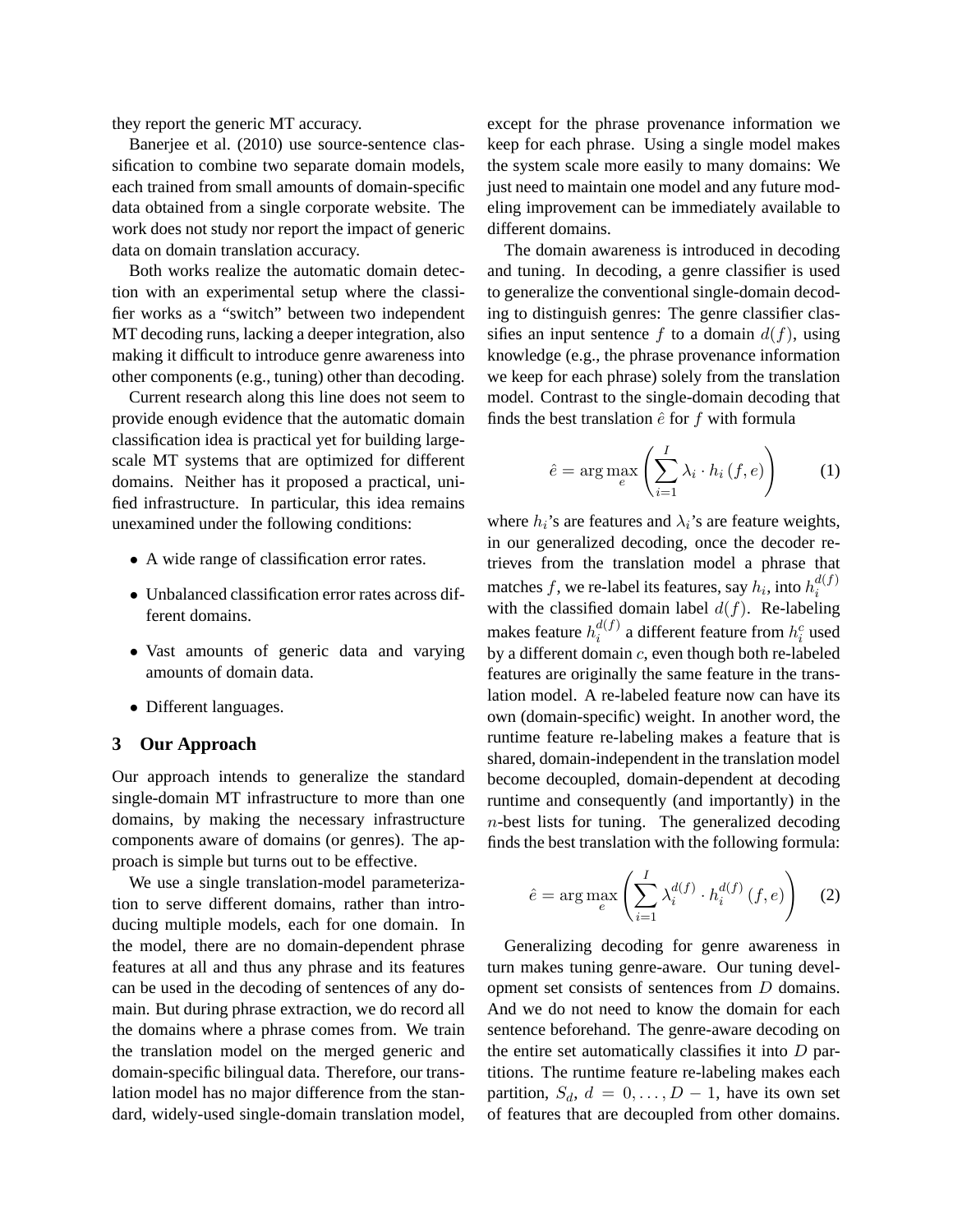Therefore the system has  $D$  sets of features in total. We then can use Minimum Error Rate Training (MERT) (Och, 2003) out of the box to learn the weights for all these features in a single MERT run which maximizes the overall BLEU of the entire genre-mixed development set:

$$
\max_{\{\lambda_i^d, d=1...D, i=1...I_d\}} BLEU(\cup_{d=0}^{D-1} S_d)
$$
 (3)

In this formula, there is no explicit treatment on genre, but there is a subtlety: Features are decoupled in  $n$ -best lists across domains and this gives MERT the freedom to adjust weights for one domain without much constraints from any other domain. In other words, MERT is made implicitly genre-aware.

Actually, we can further tailor the MERT tuning objectives to be explicitly aware of genre. We explain alternative genre-aware tuning objectives that the classical MERT can be altered to adopt in a later section and compare their effects experimentally.

Daume III (2007) does domain adaptation by augumenting features. Chiang et al. (2011) improve lexical smoothing also by augmenting features refined by genres. In our approach, the  $n$ -best lists for tuning can be viewed as containing augmented features as well. But we augment features in order to decouple them across domains, rather than providing refined domain/genre bias in the model.

The language model feature deserves further explanation. Even though we do not have domain specific features in the translation model, we have domain specific language models. In our approach, the generic language model is used by different domains, but a domain language model is turned on only if the input sentence is classified as the corresponding domain.

# **4 Genre Classifier**

A genre classifier detects domains by classifying a source sentence into its genre (or domain), so that the MT system can be configured to use the proper domain feature weights and turn on the appropriate domain language model.

Text classification is a well-studied field, largely in the purview of Information Retrieval but with lots of crossovers to Natural Language Processing as well. The previous work that is directly related to us is (Xu et al., 2007; Banerjee et al., 2010). Their work uses either the source language model approach or the information retrieval approach to implement the genre classifier. The former requires an additional source language model and the latter needs source lexical statistics. Both approaches incur additional RAM and efficiency costs.

Our classifier is implemented by "re-using" the phrase table. The features in the classifier are designed to indicate the domain provenance of the source sentence by considering the relative portion of domain phrases with respect to all the phrases retrieved for the source sentence. We use the Perceptron algorithm to implement the classifier.

# **4.1 Features**

Generally, if most source sentence words originate from a domain, it is likely that the sentence belongs to that domain. Or, in the set of phrases we retrieve for the source sentence, if a certain number of phrases are from the domain training data, the source sentence may come from that domain. The classifier features are defined in these two perspectives:

**Domain word coverage** The ratio between the number of words that are covered by any domain phrase and the source sentence length. The more words that are covered by phrases from a domain, the more likely the sentence belongs to that domain.

**Domain word coverage by phrase length** The ratio between the number of words that are covered by a max-length-l domain phrase and the source sentence length. The insight of having these finergrained features in addition to the above coarse version is that a word being covered by a longer domain phrase could be a stronger indication of domain provenance than being covered by a shorter one.

**Average phrase length** The average max-domainphrase-length (per word). It is computed by summing up the length of the longest-covering domain phrase for each word and then divide it by the sentence length. If a sentence tends to be covered by longer domain phrases, rather than short (and frequent) ones, the sentence is more likely to belong to that domain.

**Domain phrase ratio** The ratio between domain phrases to the total number of phrases retrieved for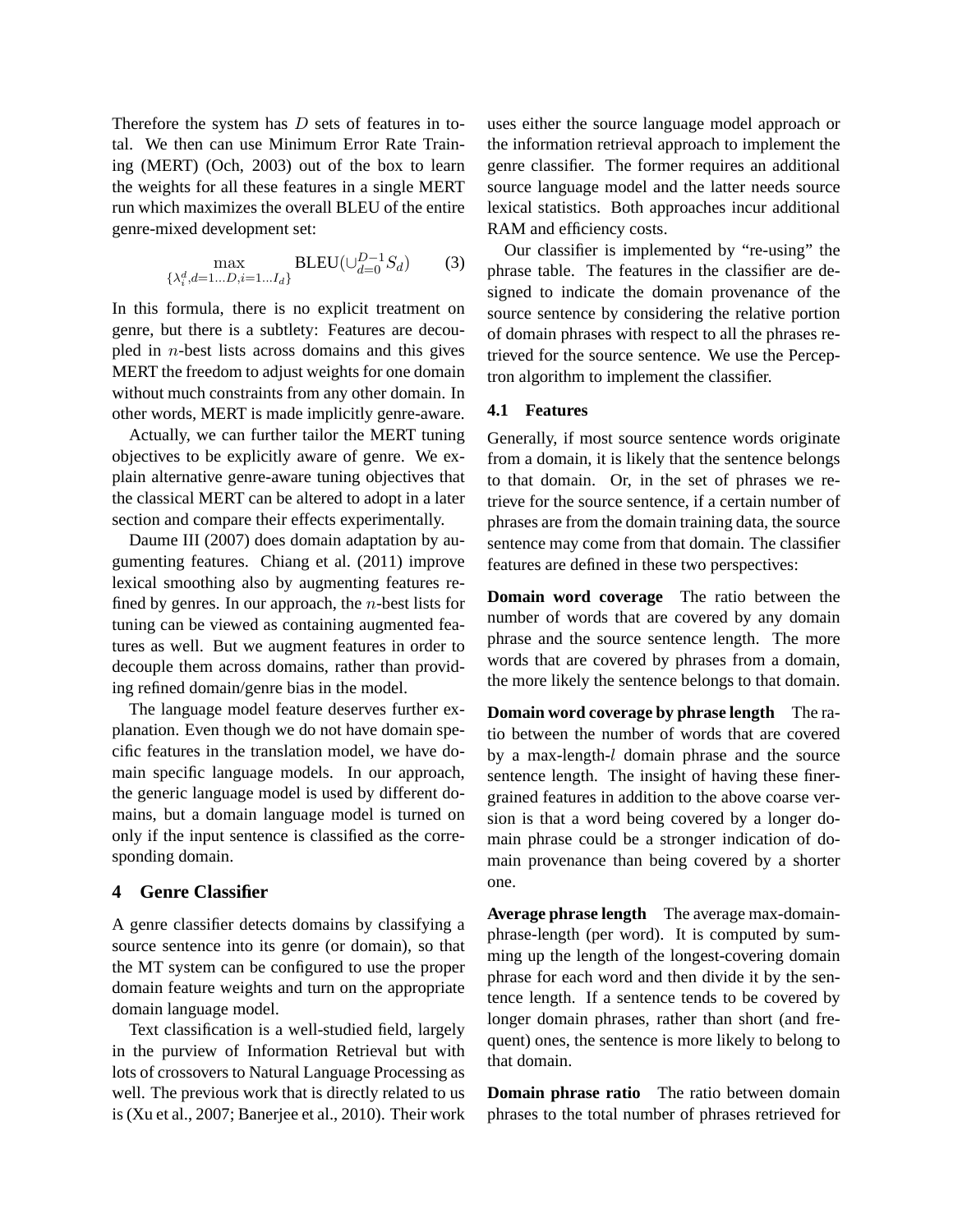the source sentence. The bigger the ratio, the more likely the sentence is from that domain.

**Domain phrase ratio by phrase length** The ratio between the domain phrases of length  $l$  to the total number of phrases of length *l* retrieved for the source sentence. The insight is that domain phrase ratio at a longer phrase length could be more discriminative than at a shorter length. Making the domain phrase ratio features finer-grained at phrase length enables the training to treat them differently.

Except for the average phrase length feature, we convert the above ratios to the logarithm space before using a learning algorithm to learn their weights. In experiments, we observed classification accuracy improvement with this conversion. When there are multiple domains, the above features are computed for each respective domain, and then a multi-class classifier is used to make the final decision.

In principle, we could also use language model based features that capture  $n$ -gram coverage. But in practice, we use only phrase-based features as described above. This is an efficiency optimization. We do not want to query the domain language models for generic sentences, but we need to query the phrase table regardless. In terms of accuracy, as we will show later, we can achieve a decent classification accuracy by using only phrase-based features.

### **4.2 Classification algorithm**

The classifier we use is an averaged perceptron, which has a weight  $w_i$  for each feature  $f_i$ ,  $i =$ 1 . . . I, and uses a linear combination of the features. If we have only two domains, the classification decision  $y$  is made by:

$$
y(f_{i=1...I}) = \begin{cases} \text{ domain } A & \text{if } \sum_{i=1}^{I} f_i * w_i < T \\ \text{ domain } B & \text{otherwise} \end{cases}
$$

 $T$  is a threshold whose value we can adjust to achieve a desired tradeoff between the classification accuracies of the two domains. Raising the accuracy for a domain can decrease that of another. When high classification accuracy is not possible for both domains, finding a proper tradeoff could be important for meeting user's MT accuracy requirements – if we desire a lossless generic BLEU, we need to change  $T$  to raise the classification accuracy on generic texts, usually by sacrificing some domain classification accuracy.

Multi-class classification can be realized by using multiple binary classifiers, each classifying between domains  $c$  and  $d$ . The class that has the majority votes wins.

### **5 Genre-Aware Decoding**

The genre classifier is integrated into the decoder to detect the domain of an input sentence. Then the decoder chooses the proper decoding configuration to decode the sentence. A decoding configuration includes the feature weights for the detected domain and the additional domain specific language model feature. For a domain  $c$  decoding, the decoder turns on the domain  $c$  language model and turns off that of domain d. The generic language mode is used by all domains.

The genre-aware decoder records the genre information in the feature names when it emits  $n$ -best lists. As a result, once the decoding on the entire development set is finished, the set is partitioned into different portions, each corresponding to a domain and each having its own feature set. Features are not shared across domains in *n*-best lists.

#### **6 Genre-Aware Tuning Objectives**

The conventional single-domain tuning induces the optimal feature weights  $\{\lambda_i, i = 1 \dots I\}$  that maximizes the BLEU of the entire development set  $S$ :

$$
\max_{\{\lambda_i, i=1...I\}} \text{BLEU}(S) \tag{4}
$$

In our genre-aware tuning, the tuning development set consists of sentences from D domains. A genreaware decoding classifies  $S$  into  $D$  partitions, each partition  $S_d$  having its own set of features  $\{\lambda_i^d, i =$  $1 \ldots I_d$ . So the system has D sets of features in total. Then MERT induces the weights for all these features by maximizing an objective. There are more than one ways to reflect genre in the tuning objectives.

As we explained in Section 3, we can use the optimization objective that maximizes BLEU at the entire genre-mixed development corpus level. We call it *max joint BLEU* as it learns all the feature weights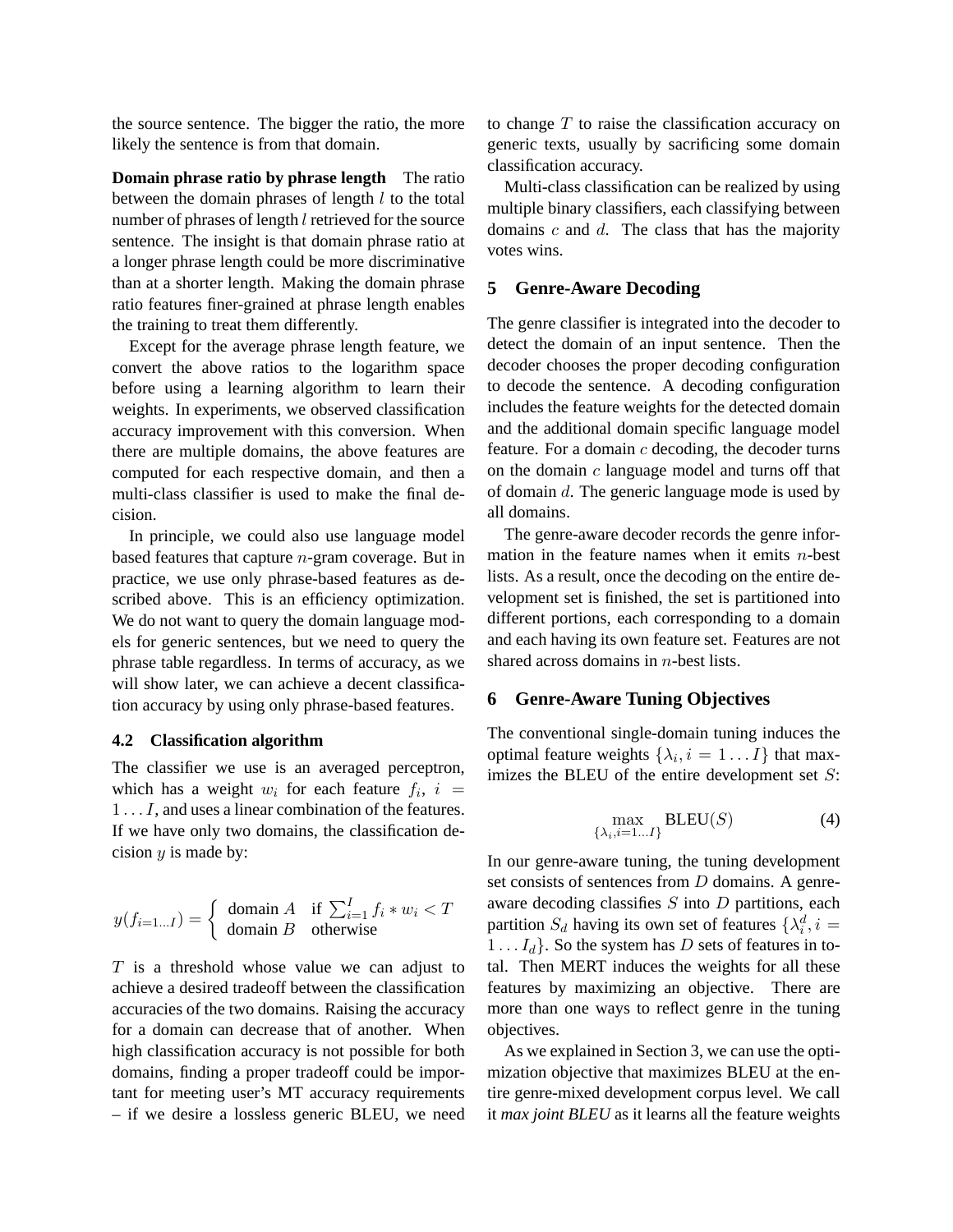jointly:

$$
\max_{\{\lambda_i^d, d=1...D, i=1...I_d\}} \text{BLEU}(S = \cup_{d=1}^D S_d) \quad (5)
$$

Similar to the above single-domain optimization problem, this objective does not explicitly take genre into account. However, the weights of different domains,  $\{\lambda_i^d, d = 1...D, i = 1...I_d\}$ , are decoupled (by the runtime feature name re-labeling (Section 3)) in the *n*-best lists, rather than being shared, thus the weight optimization for one domain can concentrate on the domain itself, without being constrained too much by any other domain. Since BLEU is not decomposable at the sentence level, this objective generally can not guarantee maximized BLEUs on respective domain partitions, but rather an optimal overall BLEU (Chiang et al., 2008).

Another optimization objective is the *max BLEU sum* that maximizes the sum of BLEUs of the individual genre partitions:

$$
\max_{\{\lambda_i^d, d=1...D, i=1...I_d\}} \left(\sum_{d=1}^D \text{BLEU}(S_d)\right) \tag{6}
$$

When none of the features is shared in the *n*-best lists across different domains (which is our case), this objective is equivalent to the summation of the individually maximized BLEUs:

$$
\sum_{d=1}^{D} \left( \max_{\{\lambda_i^d, i=1...I_d\}} \text{BLEU}(S_d) \right) \tag{7}
$$

There could be other genre-aware tuning objectives that mix (or "nest") the above two.<sup>1</sup> But in our paper, we are mainly interested in the experimental comparison between the max joint BLEU and the max BLEU sum objectives, due to concerns about the potential length-penalty effects on genre-aware tuning/decoding (motivated by Table 3 of (Chiang et al., 2008)).

Due to classification errors, the classified development set or the classified test set of a domain can be different from the true set. This affects the translation quality in two ways. In tuning, the feature weights of domain  $d$  are actually tuned on a polluted domain d development set by false positives. A high false positive rate will make the feature weights of domain d deviate from the optimal feature weights, resulting in less accurate translations. In decoding, the false positives that belong to other domains are decoded using the domain d weights, leading to less accurate translations as well. We study the impact of classification error rates on the domain translation accuracy in Section 7.

#### **7 Experiments**

# **7.1 Setup**

Our experiments are carried out for 20 language pairs, in both directions, between English and 10 European languages: Italian, Spanish, French, Portuguese, German, Swedish, Finnish, Turkish, Danish, and Dutch. We have two domains: generic and patent. The generic parallel data size is around 250 million words for each language pair. The patent parallel data is from the European Patent Office (www.epo.org). The parallel data we have for each language pair ranges from 0.8 million words to 10 million words.

The MERT tuning set constitutes a generic development subset (3400 sentences) and a patent domain development set (2000 sentences). For testing, each generic test set contains 5000 sentences and each patent domain test set contains 2000 sentences. Sentence overlapping between training, development and test sets are removed from the training data.

For each language pair, we train a 4-gram generic target LM. We also train a 4-gram patent LM from the target side of the patent parallel data. LM data overlap with the development set and the test set is removed.

We use a phrase-based system (Koehn et al., ), which has a source tree pre-ordering module (Xu et al., 2009). MERT optimizes BLEU on lattices (Macherey et al., 2008).

### **7.2 Genre classification accuracy**

We use the MT development sets as the training data of the genre classifier and the MT test sets as the

<sup>&</sup>lt;sup>1</sup>For example, for some domains, we can separately optimize their weights, respectively; for some other domains, we can jointly optimize the BLEU of their merged development set. These two types of optimization can then be combined into one single objective.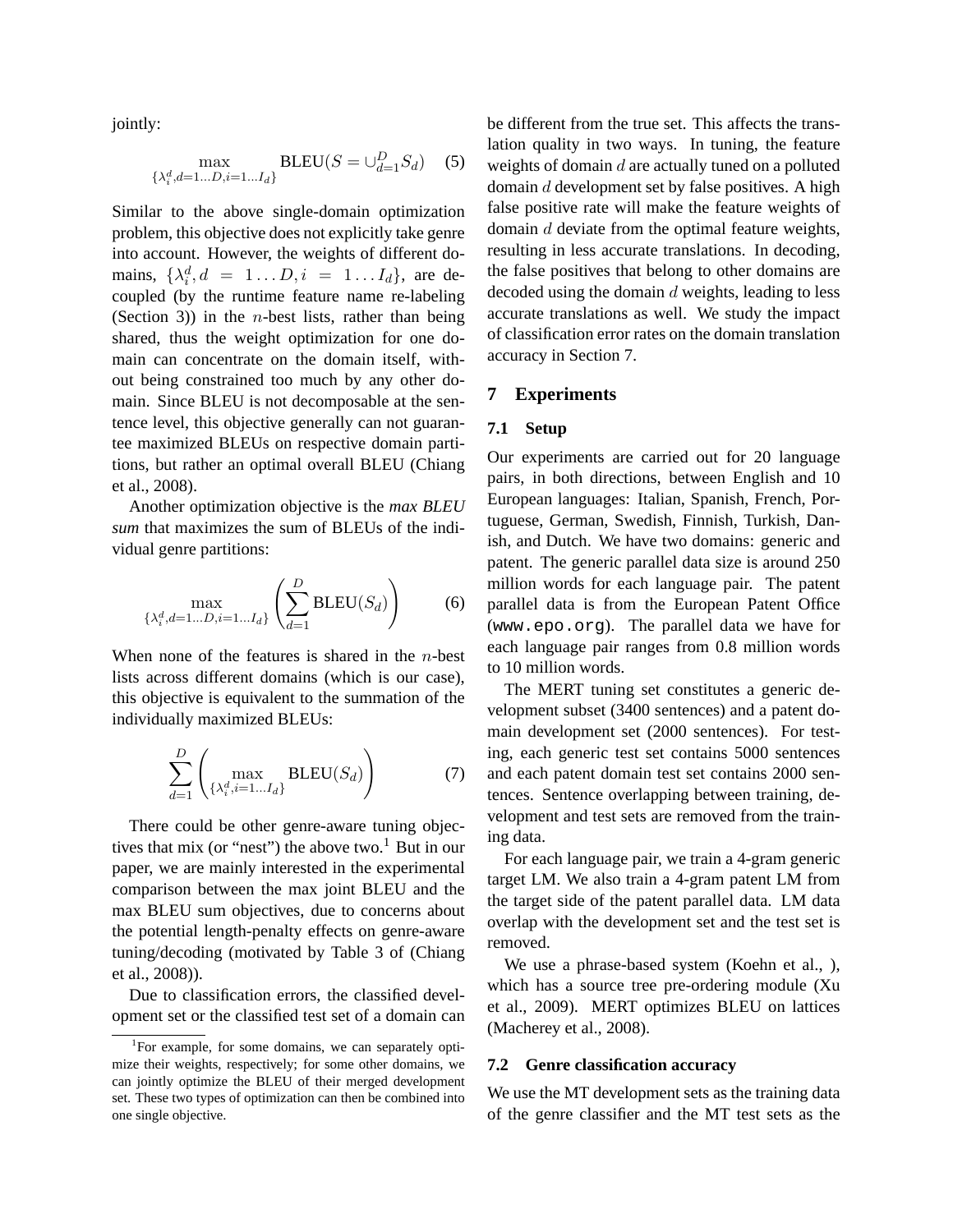| Classifier               | Generic (%) |      | Patent $(\% )$ |      |
|--------------------------|-------------|------|----------------|------|
| Features                 | dev         | test | dev            | test |
| word coverage (5)        | 97.2        | 97.0 | 53.1           | 52.9 |
| phrase ratio (5)         | 96.8        | 97.1 | 43.3           | 40.3 |
| avg. phrase length $(1)$ | 97.3        | 97.0 | 24.2           | 23.7 |
| all $(11)$               | 97.0        | 97.2 | 87.6           | 85.5 |

all features, per language pair:

| language pair      |      | generic (%) |      | patent $(\%)$ |  |
|--------------------|------|-------------|------|---------------|--|
| English/Danish     | 97.1 | 96.1        | 87.8 | 85.7          |  |
| English/Dutch      | 97.8 | 97.9        | 91.1 | 92.6          |  |
| English/Finnish    | 96.3 | 95.8        | 85.1 | 82.4          |  |
| English/French     | 99.8 | 99.6        | 98.2 | 96.1          |  |
| English/German     | 99.5 | 99.2        | 95.6 | 96.5          |  |
| English/Italian    | 97.5 | 96.9        | 91.3 | 89.2          |  |
| English/Portuguese | 95.5 | 95.5        | 85.4 | 86.5          |  |
| English/Spanish    | 96.8 | 96.6        | 90.4 | 90.6          |  |
| English/Swedish    | 96.2 | 98.9        | 73.4 | 67.2          |  |
| English/Turkish    | 96.3 | 96.6        | 85.3 | 80.1          |  |
| Danish/English     | 97.3 | 96.0        | 86.1 | 82.3          |  |
| Dutch/English      | 97.3 | 97.4        | 88.2 | 88.3          |  |
| Finnish/English    | 92.8 | 93.8        | 77.4 | 76.7          |  |
| French/English     | 99.7 | 99.6        | 97.8 | 94.6          |  |
| German/English     | 99.3 | 99.0        | 96.1 | 95.9          |  |
| Italian/English    | 96.3 | 96.0        | 88.1 | 83.8          |  |
| Portuguese/English | 96.0 | 96.9        | 86.3 | 86.2          |  |
| Spanish/English    | 97.3 | 96.7        | 88.4 | 86.6          |  |
| Swedish/English    | 95.3 | 97.7        | 78.0 | 70.1          |  |
| Turkish/English    | 95.3 | 97.0        | 83.1 | 78.3          |  |

Table 1: Genre classification precisions measured on a generic test set and a patent test set. In the first table, each accuracy is an average over 20 language pairs; and numbers in round brackets are the number of features used.

classifier test sets. The gold-standard label for each source sentence is automatically known based on its file origin. Since the MT dev and test sets lack short sentences, for each language pair, we collect the 100 most frequent words from its generic development set as additional generic training data for the genre classifier of that language pair. This encourages the classifier to learn to classify short sentences to the generic domain.

Even though the classifier takes a monolingual (source) sentence as input, it needs to know the language pairs of the MT system as well, because the classifier features are computed using the translation phrases in the phrase table. We train the averaged perceptron for 200 iterations.

Table 1 shows the dev and test precisions of classifying between the two domains. In our case, we are targeting a lossless generic translation accuracy, so we adjust the classification threshold (on our dev set) to obtain a high generic classification precision. On an average over the 20 language pairs, the genre classifier classifies generic sentences at a 97.2% (test) precision and patent sentences at a 85.5% (test) precision. For individual language pairs, the patent classification precision is as low as 67.2% (English/Swedish test), or as high as 96.5% (English/German test). The dev and test precisions seem to be very consistent.

Table 1 also shows the performance of different types of classifier features. Just using one type does not suffice and the combination of all brings us the best patent classification accuracy.

# **7.3 BLEU**

We carry out a series of experiments to examine how patent resources like parallel data, dev set and language model are helpful and to examine how effective our presented domain adaptation approach is.

The experiments are described in Table 2, where the difference of experiments lies in the parallel training data, dev data, language model used and if an experiment uses the genre classifier. To examine how the patent domain bilingual data is helpful, we build systems from the following data and tune them only on the generic development sets. Here T stands for training data.

- T1: generic bilingual data.
- T2: generic + patent training data.
- T3: just patent training data.

To examine the effect of different choices of dev sets on translation accuracy, we tune systems on (where D stands for dev set):

- D4:  $T2 + combined dev set$
- D5: T2 + just patent dev set

To examine the effect of using domain language models, we run (where L stands for language model):

- L6:  $D4 +$  patent LM
- L7:  $D5 +$  patent LM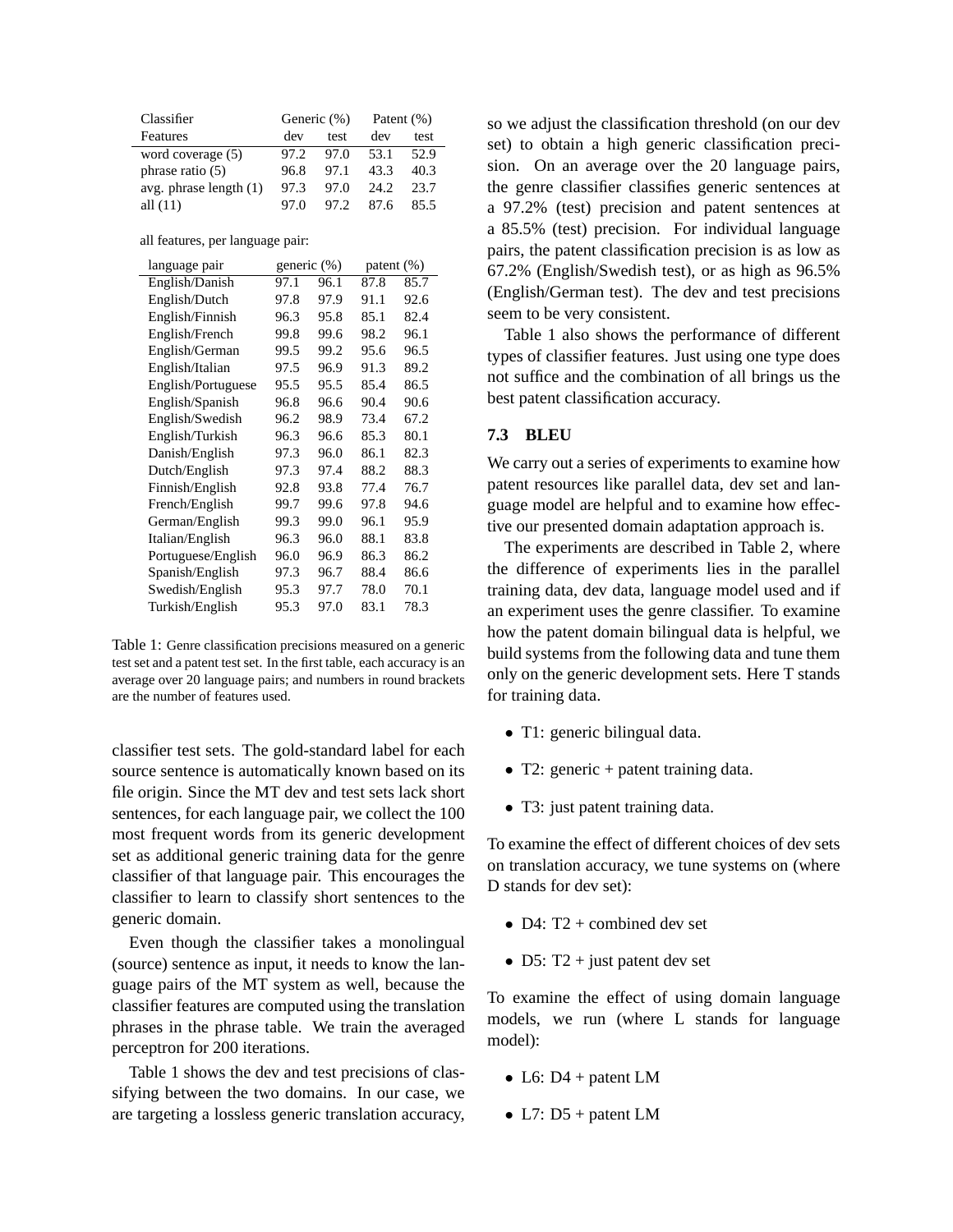| Experiment     | Train Data | Dev Data | LM    |        | Classifier |       | Generic BLEU | Patent BLEU |       |
|----------------|------------|----------|-------|--------|------------|-------|--------------|-------------|-------|
|                |            |          |       | tuning | testing    | dev   | test         | dev         | test  |
| T1             | G          | G        | G     | none   | none       | 30.41 | 30.14        | 32.66       | 33.21 |
| T <sub>2</sub> | $G+P$      | G        | G     | none   | none       | 30.43 | 30.17        | 35.27       | 35.56 |
| T <sub>3</sub> | P          | G        | G     | none   | none       | 13.25 | 13.04        | 33.76       | 33.88 |
| D <sub>4</sub> | $G+P$      | $G+P$    | G     | none   | none       | 29.63 | 29.58        | 37.40       | 37.18 |
| D <sub>5</sub> | $G+P$      | P        | G     | none   | none       | 28.52 | 28.71        | 37.79       | 37.19 |
| L <sub>6</sub> | $G+P$      | $G+P$    | $G+P$ | none   | none       | 28.79 | 28.75        | 39.40       | 38.95 |
| L7             | $G+P$      | P        | $G+P$ | none   | none       | 21.63 | 21.71        | 41.20       | 40.17 |
| C8.1           | $G+P$      | $G+P$    | $G+P$ | yes    | yes        | 30.17 | 29.98        | 40.77       | 39.82 |
| Oracle         | $G+P$      | $G+P$    | $G+P$ | oracle | oracle     | 30.42 | 30.16        | 41.20       | 40.17 |
| tune-Oracle    | $G+P$      | $G+P$    | $G+P$ | oracle | yes        | 30.25 | 30.00        | 40.72       | 39.78 |

Table 2: Generic BLEUs and patent domain BLEUs. G=generic, P=patent, yes=a real genre classifier, oracle=a perfect/cheating genre classifier. Significant tests were performed between C8.1 (our approach) and T1 (baseline) for the dev and test sets of all 20 language pairs, respectively: At  $p < 0.005$ , none of the system significantly differs in generic BLEU and all patent-BLEU improvements are significant. In column one, T/D/L/C indicates what is being compared. I.e., T means training data, D means dev data, L means language model and C means classifier.

Please note that, in L6 and L7, the patent language model is used by both the generic decoding and the patent decoding, just as the generic language model. L6 and L7 (as well as T1-D5) do not use the genre classifier but just treat the dev and test as belonging to the same genre. The purpose of T1-L7 is to show the effects of different patent resources (of 20 language pairs) without resorting to genre classification. In-domain parallel data and in-domain language model have been previously shown helpful for domain adaptation, for example, by Koehn and Schroeder (2007).

To verify that our presented approach really produces optimized translation accuracy for different domains, we run experiments C8.1 (where C stands for classifier) that uses the genre classifier in both tuning and decoding, and that uses the max BLEU sum tuning objective in Eq. (7):

• C8.1:  $L6$  + classifier + max BLEU sum

In C8.1, the patent language model is used only when the genre classifier classifies an input sentence as patent, but the generic language model is used by both domains.

We also run an oracle experiment (Oracle in Table 2) to establish the upper bounds of both domains for C8.1. This system uses a perfect genre classifier that has a 100% classification precision. It is re-tuned, and the perfect classifier is used in both tuning and testing.<sup>2</sup> We'll explain another oracle ex-

| Experiment | Generic TER |       | Patent TER |       |  |
|------------|-------------|-------|------------|-------|--|
|            | dev         | test  | dev        | test  |  |
| T1         | 49.05       | 48.75 | 50.71      | 49.35 |  |
| C8.1       | 48.93       | 48.81 | 44.65      | 45.16 |  |
| Oracle     | 49.05       | 48.75 | 44.35      | 44.84 |  |

Table 3: Generic TERs and patent domain TERs for T1 (baseline), C8.1 (our approach) and Oracle.

periment, tune-Oracle, in a latter section.

The BLEU results are shown in Table 2. Each number is an average over 20 language pairs. We also compute the TER scores (in Table 3) for T1 (baseline), C8.1 (our approach) and the Oracle, respectively. The TER scores confirm the BLEU gains achieved by our approach.

T1 vs. T2 shows that simply merging the patent bilingual data into the vast amounts of generic data improves the patent test BLEU by 2.35 points without any negative effect on generic BLEU. T2 vs. T3 shows that the use of generic data for training leads to accuracy improvement for patent translation and also preserves the generic translation accuracy.

D4 vs. T2 shows that adding domain sentences in the dev set effectively improves patent test BLEU by another 1.62 points, but drops the generic test BLEU by 0.6 points at the same time. D5 vs. D4 shows that

<sup>&</sup>lt;sup>2</sup>In principle, the Oracle generic BLEUs are expected to be

identical to the generic BLEUs of T2 and the Oracle patent BLEUs are expected to be identical to L7: A system with a 100%-precision classifier, tuned with objective in Eq. (7) behaves like two independent systems: T2 for generic and L7 for patent. We still run the actual Oracle experiment here for clarity purpose.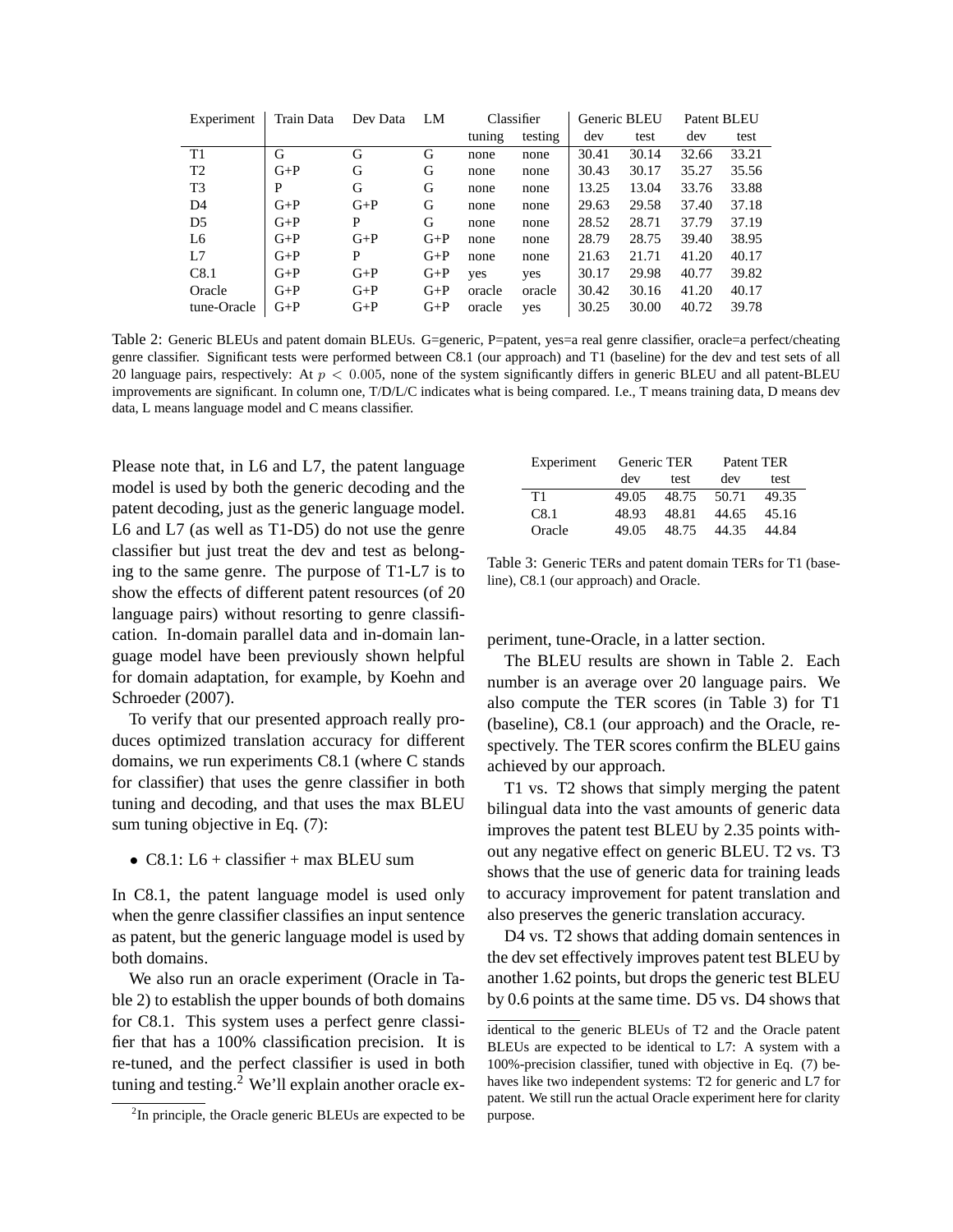putting only domain sentences in the dev set hurts generic BLEU even more.

L7 vs. D5 (or L6 vs. D4) shows that a domain LM improves the patent test BLEU by 3 points (or 1.77 points), but drastically lowers down the generic  $BLEU<sup>3</sup>$  when the tuning set has a significant portion of the domain-specific sentences and when we do not classify/distinguish genres.

Oracle establishes the generic and patent BLEU upper bounds for C8.1. These two upper bounds are not closely approached at once in any system built by experiments T1-L7. Our approach, however, is able to produce a system (C8.1) whose translation accuracies are very close to the respective BLEU upper bounds: We are 0.25 dev (or 0.18 test) BLEU points away from the generic upper bound, and 0.43 dev (or 0.35 test) BLEU points away from the patent domain upper bound.

Compared to the baseline T1, our approach builds a single system that improves patent translation by 6.6 test BLEU points (or 4.2 test TER points according to Table 3) with a slight BLEU drop in generic translation. We perform significance test between T1 and C8.1 for both dev and test of all 20 language pairs, respectively, using the paired bootstrap resampling (Koehn, 2004): at  $p < 0.0005$ , none of the generic-BLEU drop is significant, all patent-BLEU improvements are significant.

### **7.4 Classification error rate vs. BLEU loss**

As explained in Section 6, genre classification errors incur BLEU loss compared to its oracle upper bound. We are therefore interested in investigating how BLEU loss varies with respect to the classification error. Moreover, knowing a quantitative correspondence between them would make it possible to predict if the accuracy of a genre classifier under development (e.g., for a new language pair) meets our requirement on BLEU without running the actual decodings.

In our approach, genre classification errors lead to potential BLEU loss in two ways. In decoding, wrongly classified sentences will be decoded using non-perfect decoding feature weights (and wrong

domain language model); In tuning, wrongly classified sentences of domain  $A$  may "pollute" the dev set (thus the tuning quality) of domain  $B$  when these sentences are mis-classified to domain  $B$ . We use a real classifier in our approach rather than a perfect one in tuning for the purpose of simplicity, so that decoders in tuning and testing behave the same.

We first examine how the combined errors (of tuning and testing) affect BLEU. An averaged correspondence between BLEU loss and genre classification error rate can be directly computed from Table 1 and Table 2 and is shown in Table 4. BLEU loss here equals the difference between the C8.1 BLEUs and the Oracle BLEUs. In Table 4, each number is an average over 20 language pairs. The 3.0% dev (or 2.8% test) error rate in generic classification leads to 0.25 dev (or 0.18 test) generic BLEU loss, so 1% generic classification error incurs a loss of (less than) 0.1 generic BLEU points. In comparison, the 12.4% dev (or 14.5% test) error rate in patent classification leads to 0.43 dev (or 0.35 test) patent BLEU loss, so 1% patent classification error results in a loss of (less than) 0.04 patent BLEU points. In other words, the patent BLEU loss is less sensitive to genre classification errors than the generic BLEU loss. This unbalanced behavior proves the importance of using generic data for domain adaptation – The vast amounts of generic training data can ensure a decent fallback translation accuracy for wrongly classified patent texts, but not the other way round.

A per-language-pair correspondence between patent BLEU loss and patent classification error rate for each of the 20 language pairs is shown in Figure 1. The plot again shows that patent BLEU loss does not drop as quickly as the error rate increases. As an approximation, we compute a linear regression (the dotted line) from the observed loss in BLEU as a function of the classification error rate, getting

$$
BLEU loss = -0.048 \times error rate + 0.351
$$
 (8)

We did not draw the figure for the generic case because we control (on dev) the generic classification error rate to be mostly under  $3\%$  (Table 1), which we think is important for achieving domain adaptation success (e.g., closely approaching Oracle bounds of both domains).

 $3$ Recall that, in experiments L6 and L7, the patent LM is used for both generic and patent, which are treated as the same genre.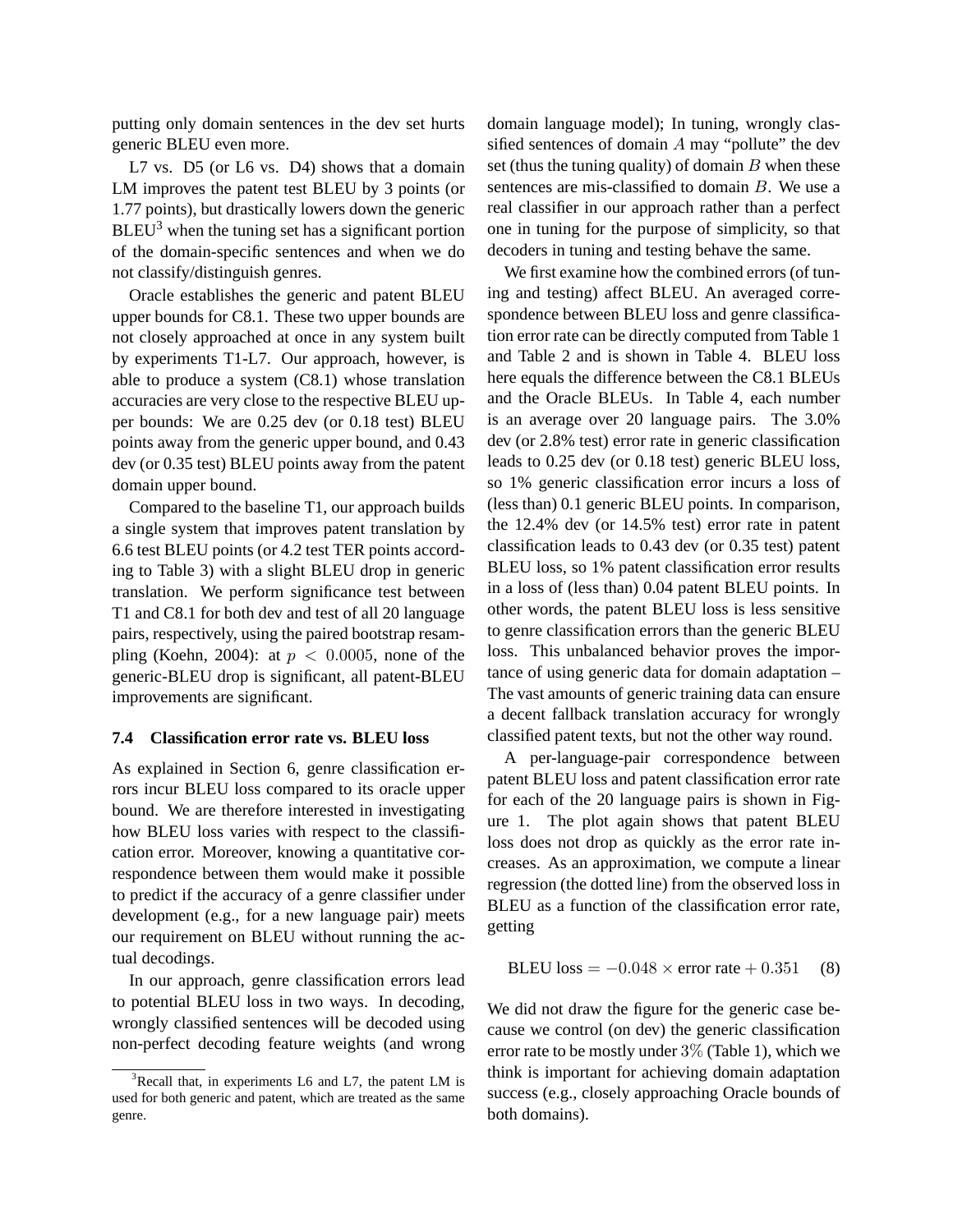|         | Domain Classification Error Rate (%) BLEU (%) Loss |      |         |         |  |
|---------|----------------------------------------------------|------|---------|---------|--|
|         | dev                                                | test | dev     | test    |  |
| generic | 3.0                                                | 2.8  | $-0.25$ | $-0.18$ |  |
| patent  | 12.4                                               | 14.5 | $-0.43$ | $-0.35$ |  |

Table 4: Genre classification error rates vs. (C8.1) BLEU loss on average (over 20 language pairs). BLEU loss = C8.1 BLEU-Oracle BLEU. Numbers are computed from Tables 1 and 2.



Figure 1: Patent classification error rates vs. patent BLEU loss (or distance to upper bound) for 20 language pairs, respectively. Patent BLEU loss = C8.1 BLEU - upper bound.

We then examine how using a real classifier in tuning (rather than a perfect/cheating one) affects the tuning quality, we run experiment tune-Oracle (results in Table 2) that uses a perfect classifier in tuning and a real classifier in testing. The comparison among C8.1, tune-Oracle and Oracle indicates that, empirically, using a real classifier in tuning (C8.1) yields as good tuning quality as using a perfect one (tune-Oracle).

#### **7.5 Tuning objectives vs. BLEU**

Due to concerns about the potential length-penalty effects on genre-aware tuning/decoding (motivated by Table 3 in (Chiang et al., 2008)), we perform experiment C8.2 and compare it with C8.1 to know the impact of different genre-aware tuning objectives (Section 6) on the generic BLEU and the patent BLEU. C8.1 uses the max BLEU sum objective in Eq. (7) and C8.2 uses the max joint BLEU objective in Eq. (5).

• C8.1:  $L6 + \text{ classifier} + \text{max}$  BLEU sum

|      |       | Generic BLEU                                        | Patent BLEU |                |  |
|------|-------|-----------------------------------------------------|-------------|----------------|--|
|      | dev   | test                                                | dev         | test           |  |
| C8.1 | 30.17 | 29.98                                               | 40.77       | 39.82          |  |
|      |       | $C8.2$ $29.93_{+0-5}$ $29.81_{+0-5}$ $40.72_{+0-1}$ |             | $39.84_{+2-1}$ |  |

Table 5: The impact of different genre-aware tuning objectives on generic BLEU and patent BLEU, respectively. Each BLEU is an average over BLEUs of 20 language pairs. BLEU<sub>+m−n</sub>:  $m$  is the number of language pairs for which C8.2 is statistically significant better than C8.1;  $n$  is the number that is worse; The rest  $20 - m - n$  language pairs are those in which C8.1 and C8.2 do not significantly differ.

# • C8.2:  $L6 + \text{ classifier} + \text{max joint BLEU}$

C8.1 produces generic/patent feature weights by maximizing the (separate) BLEU of the (classified) generic/patent dev portion in a single MERT run. C8.2 jointly obtains feature weights for both domains by optimizing the BLEU of the entire development set. In either experiment, the weights that MERT produces have two subsets, each for a domain, while any T1-L7 experiment produces just one subset of features that are shared by both domains.

In Table 5, C8.1 vs. C8.2 shows that tuning to maximize the BLEU of each domain development set (via the max BLEU sum objective) has a similar average effect to maximizing the overall BLEU of the entire combined development set (via the max joint BLEU objective), with the former having a slightly better generic translation accuracy. We perform significance test using the paired bootstrap resampling: For 5 language pairs, on both dev and test, C8.1 performs better ( $p < 0.005$ ) than C8.2 for generic translation; and for the rest 15 language pairs, there is no significant difference; For patent translation, C8.1 and C8.2 seem to differ only for one or two language pairs. This further confirms the overall similarity between the two tuning objectives and hints their slight difference. This similarity could be attributed to the fact that, in our approach, features are made decoupled across different domains in tuning, so that the C8.2 tuning is still aware of genre even if it is maximizing the BLEU of the entire development corpus.

### **8 Conclusions**

Most work in domain adaptation for statistical machine translation are focused on only one domain.